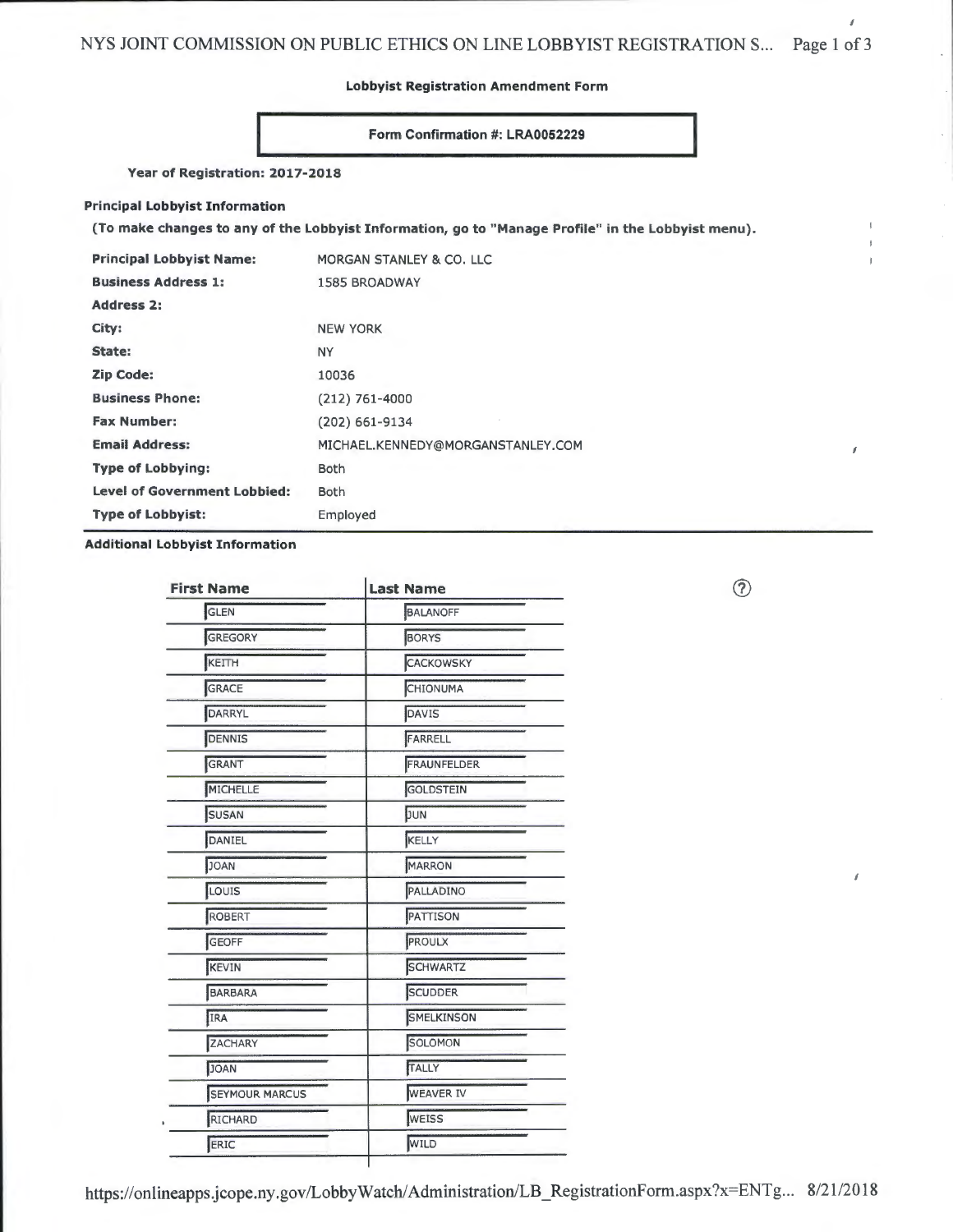# NYS JOINT COMMISSION ON PUBLIC ETHICS ON LINE LOBBYIST REGISTRATION S... Page 2 of 3

| BRIAN                                           | WYNNE                    |     |
|-------------------------------------------------|--------------------------|-----|
| <b>OLIVER</b>                                   | ZLOMISLIC                |     |
| <b>Client Information</b>                       |                          |     |
| <b>Client Business Name:</b>                    | MORGAN STANLEY & CO. LLC |     |
| <b>Business Address 1:</b>                      | 1585 BROADWAY            |     |
| <b>Address 2:</b>                               |                          | ,   |
| City:                                           | <b>NEW YORK</b>          |     |
| State:                                          | NY                       |     |
| <b>Zip Code:</b>                                | 10036                    |     |
| Country:                                        | <b>US</b>                |     |
| <b>Business Phone:</b>                          | (212) 761-4000           |     |
| <b>Fax Number:</b>                              | (202) 661-9134           |     |
| <b>Chief Administrative Officer First Name:</b> | MICHAEL                  |     |
| <b>Chief Administrative Officer Last Name:</b>  | <b>KENNEDY</b>           |     |
| <b>Chief Administrative Officer Title:</b>      | <b>VICE PRESIDENT</b>    |     |
|                                                 | Third party information  | (2) |
| Name:                                           |                          |     |

I

 $\boldsymbol{J}$ 

Business Address 1:

Address 2:

City:

State:

Zip Code:

Country:

Business Phone:

## Subject

Subjects on which you expect to lobby:

No details were entered.

## Person

Person, State Agency, Municipality, or Legislative Body you expect to lobby:

#### No details were entered.

## Bill

Bill, Rule, Regulation, Rate Number or brief description relative to the introduction or intended introduction of legislation or a resolution on which you lobbied:

No details were entered.

### Title

Title and Identifying # of procurement contracts and documents on which you expect to lobby:

#### No details were entered.

# Number or Subject Matter

Number or Subject Matter of Executive Order of Governor/Municipality on which you expect to lobby:

## No details were entered.

## Subject Matter

Subject Matter of and Tribes involved in tribal-state compacts, etc on which you expect to lobby:

https://onlineapps.jcope.ny.gov/LobbyWatch/ Administration/LB \_ RegistrationForm.aspx?x=ENTg... 8/21/2018